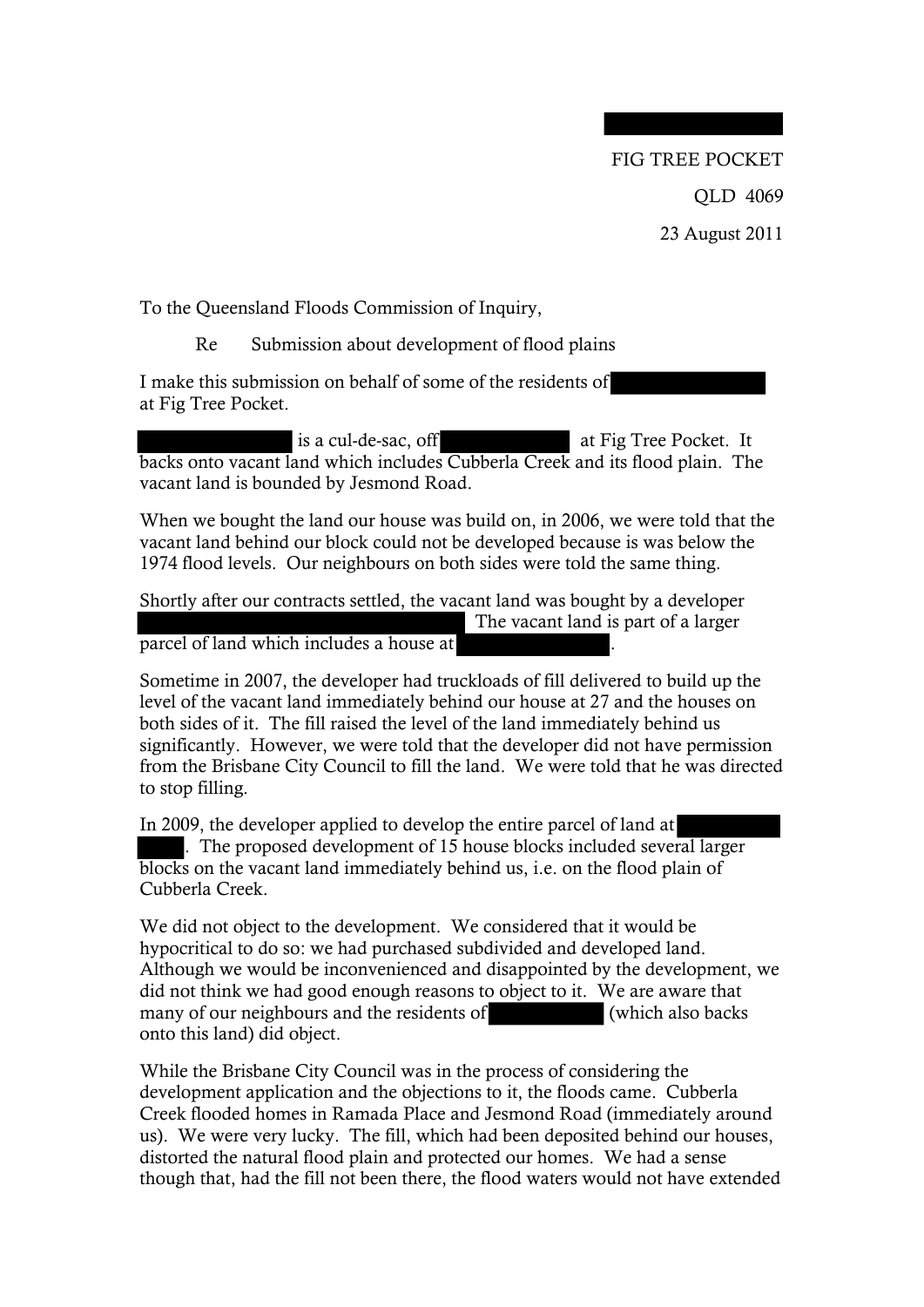as far as they did into Jesmond Road, Ramada Place and Thiesfield Street and some of the homes in those locations would have been spared.

We thought that because of the tragedy of the flood and the damage to the homes so close to us the development application would not be approved. However, in an effort to ensure that this would be so, we wrote to our local councillor (Julian Simmons) explaining that we had not previously objected to the development but that it was now a matter of safety. We sent him photographs which had been taken of the rising flood waters, as they rose and at their peak. We explained that we had seen the waters balloon into areas which were not part of the natural flood plain because it had been distorted by fill.

We received an acknowledgment of our submission, but it was not clear whether or not it would be taken into account in the council's consideration of the development application (because it was out of time).

We were astonished to learn that the development was ultimately approved (with some amendments to the original proposal). It seemed to us to defy common sense. We invited the councillor to come and talk to us, so that we could show him how high the waters came and the site of the proposed development. He did meet us one morning. He told us the hydrologists saw no difficulty building in this area as long as there was enough fill deposited. We told him that part of our concern was that the fill distorted the flood plain and meant that those who had chosen to live in an area which one would not expect to flood were at risk as the waters ballooned. He invited us to take that up with the council's expert hydrologists.

We have not taken the matter any further until now.

In our respectful submission, it is not simply a matter of building up land in one area to ensure it is above predicted flood levels: that build up has a consequence for others. We cannot understand why this development was approved (insofar as it concerned the land immediately behind us: other parts of the land parcel are on relatively high ground). We respectfully request the Commission give consideration to this proposed development in particular in the context of its examination of all aspects of land use.

We have attached to this submission the development proposed and its approval and some photographs of the flood waters as well as correspondence from Councillor Simmons.

We are troubled by the proposition that, after everything that has happened this year, the Council has granted an approval which places at greater risk those who have already endured the consequences of one devastating flood.

Yours faithfully

Tim Ryan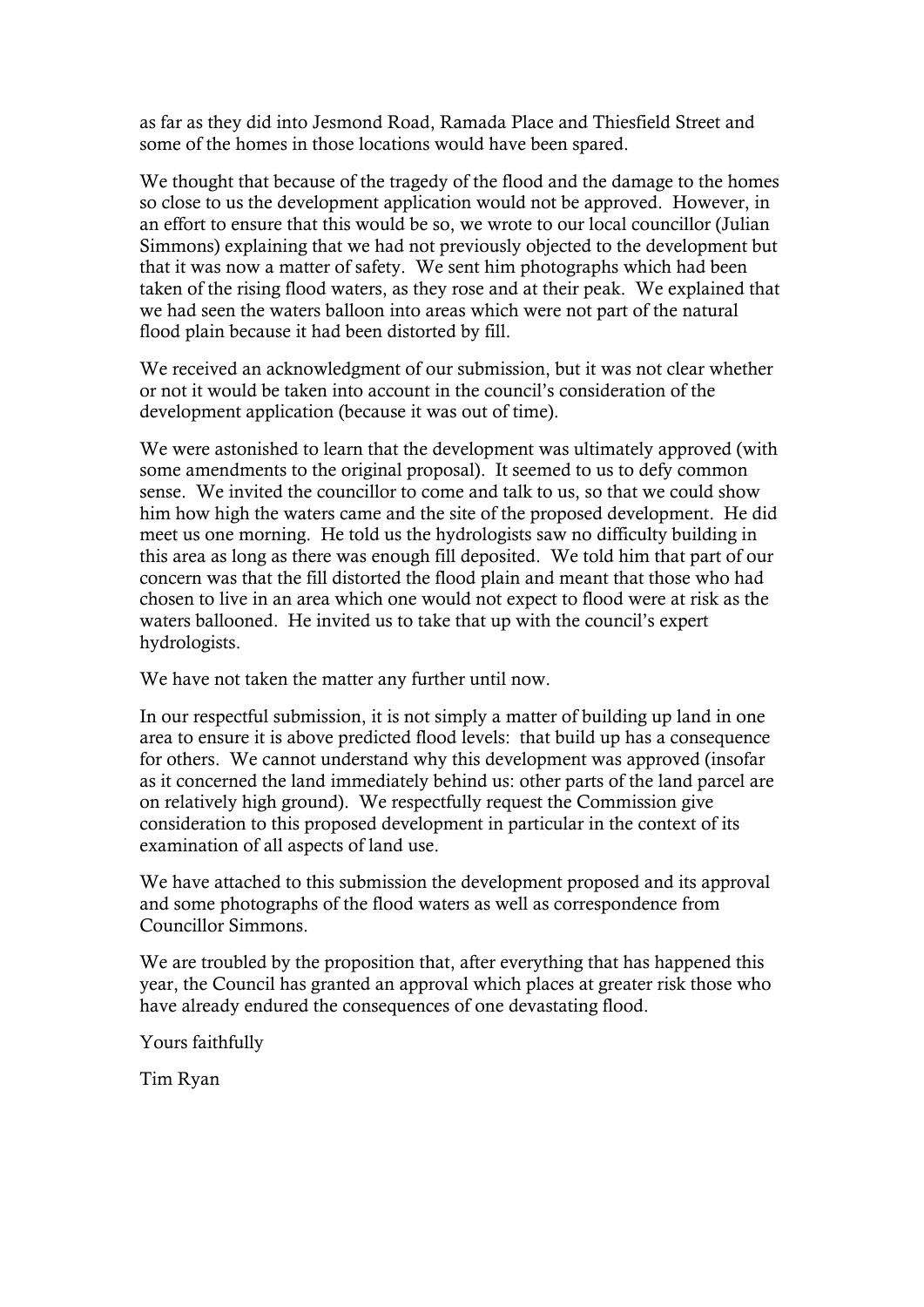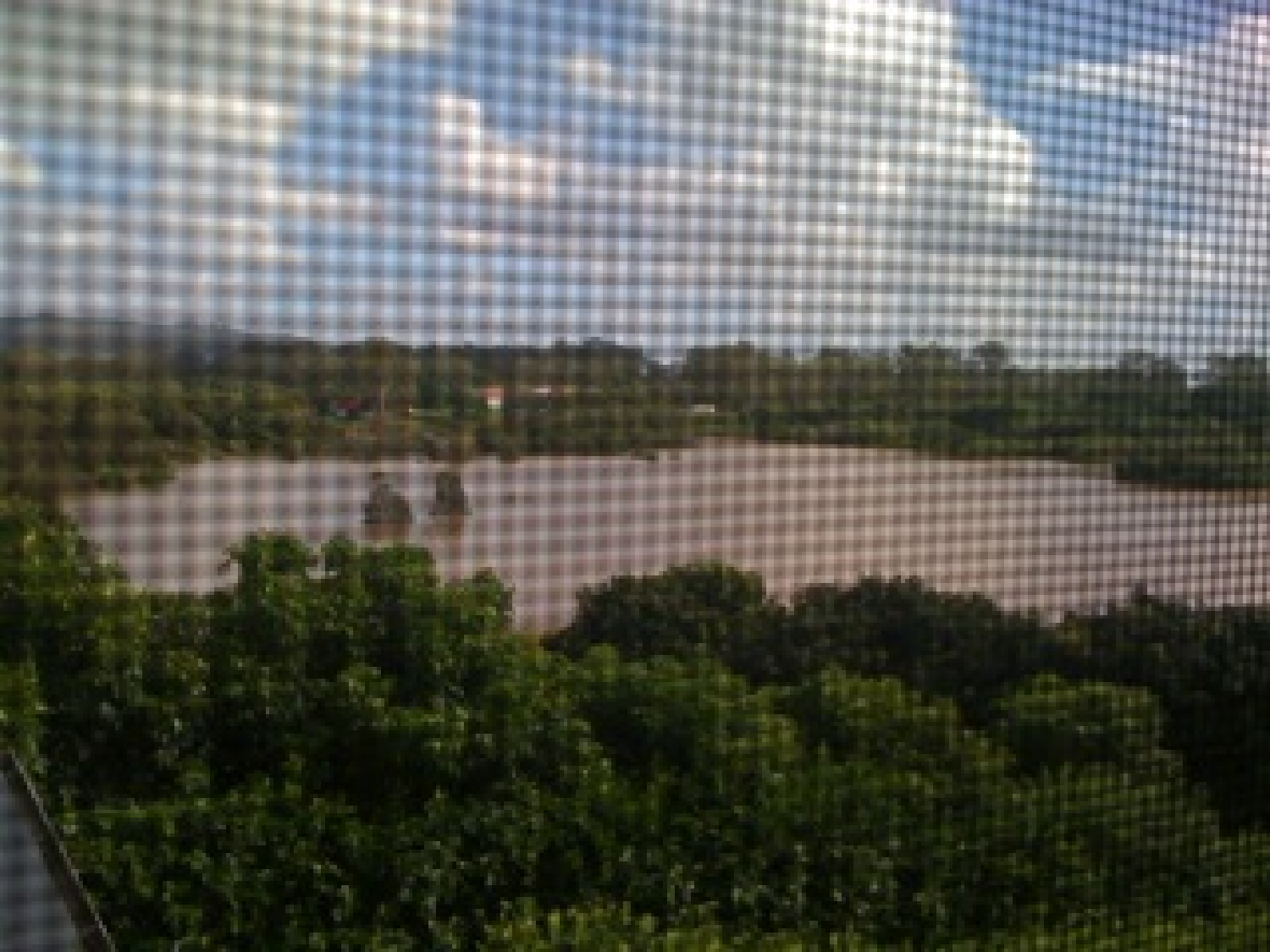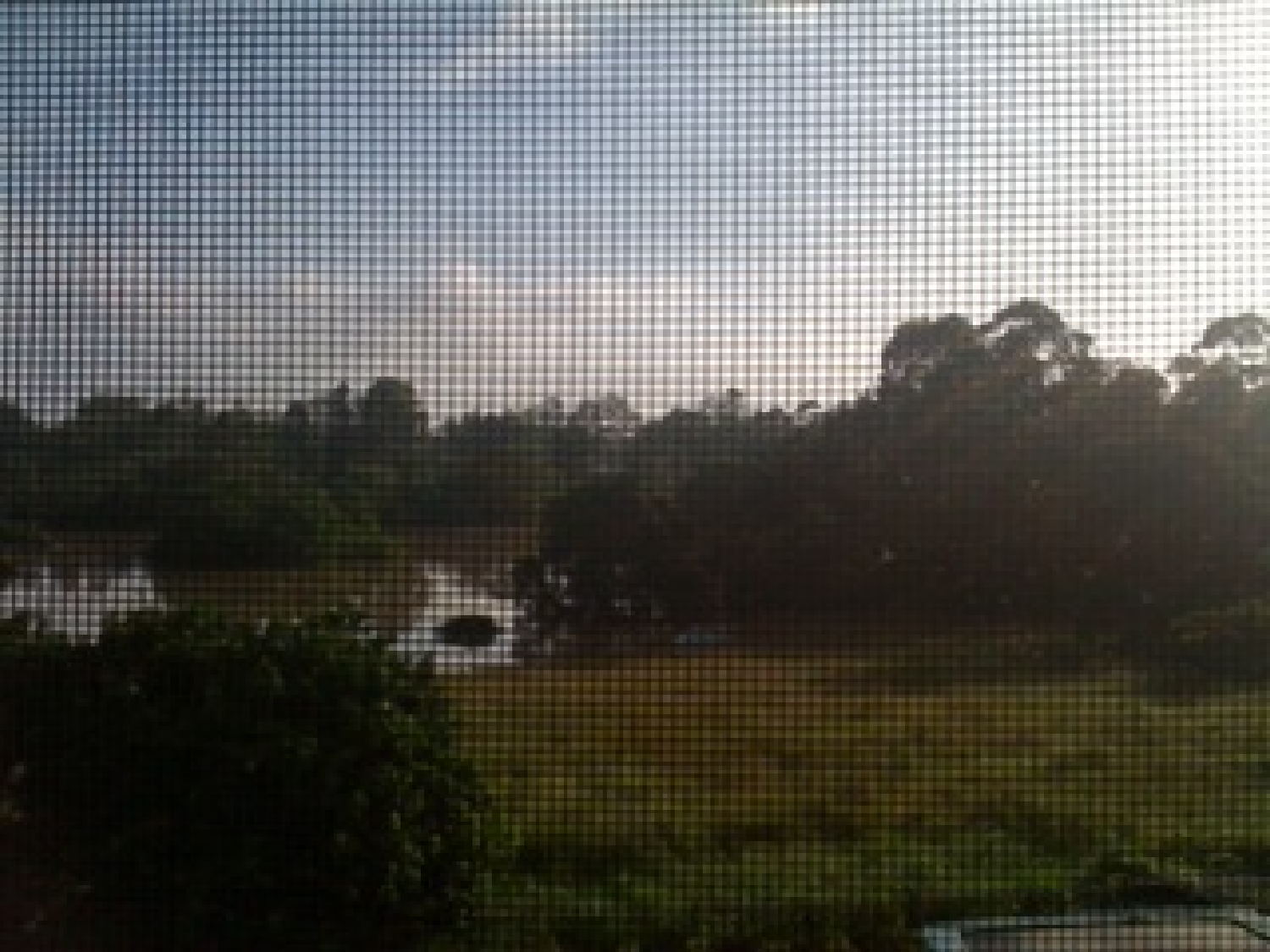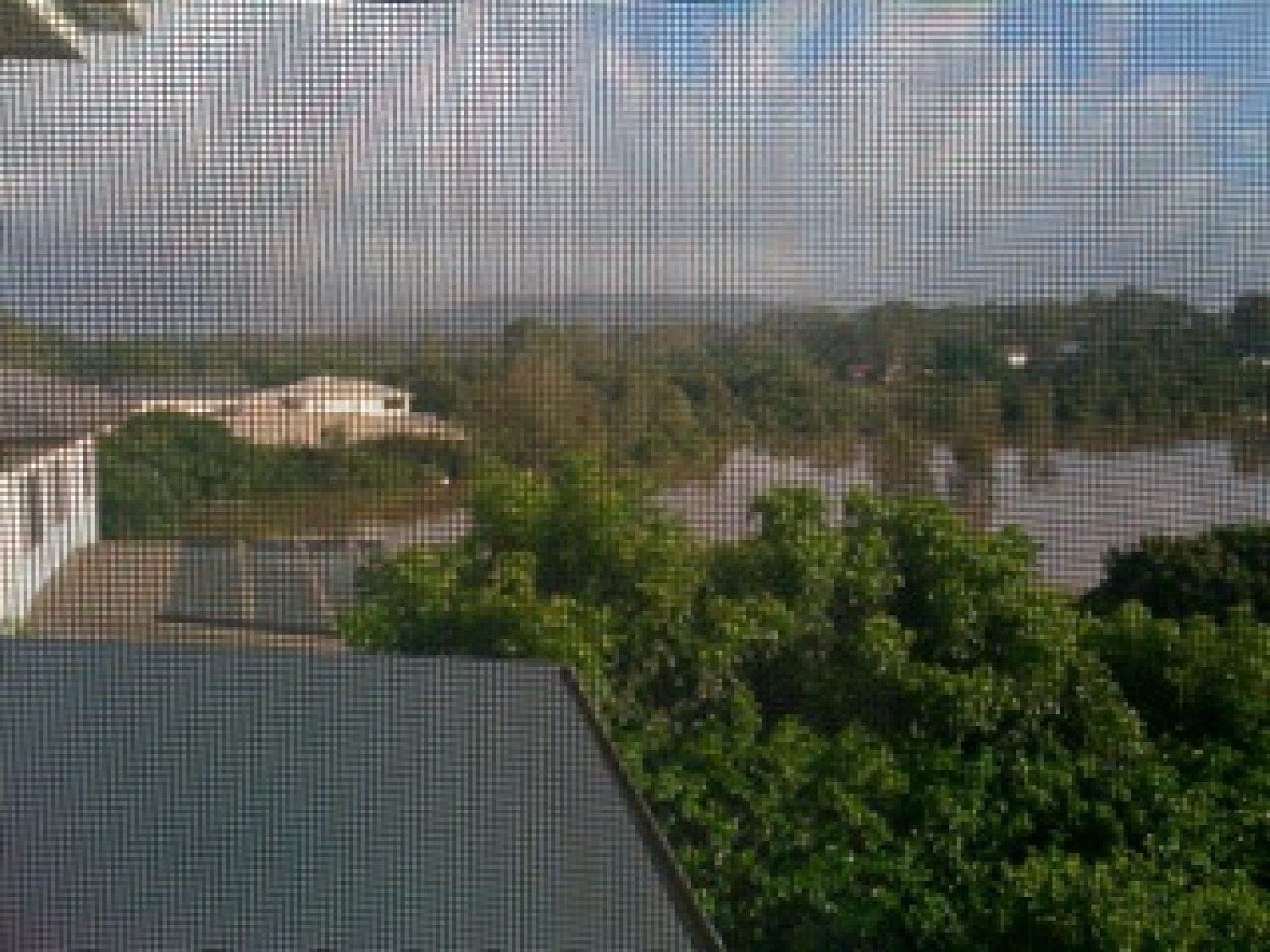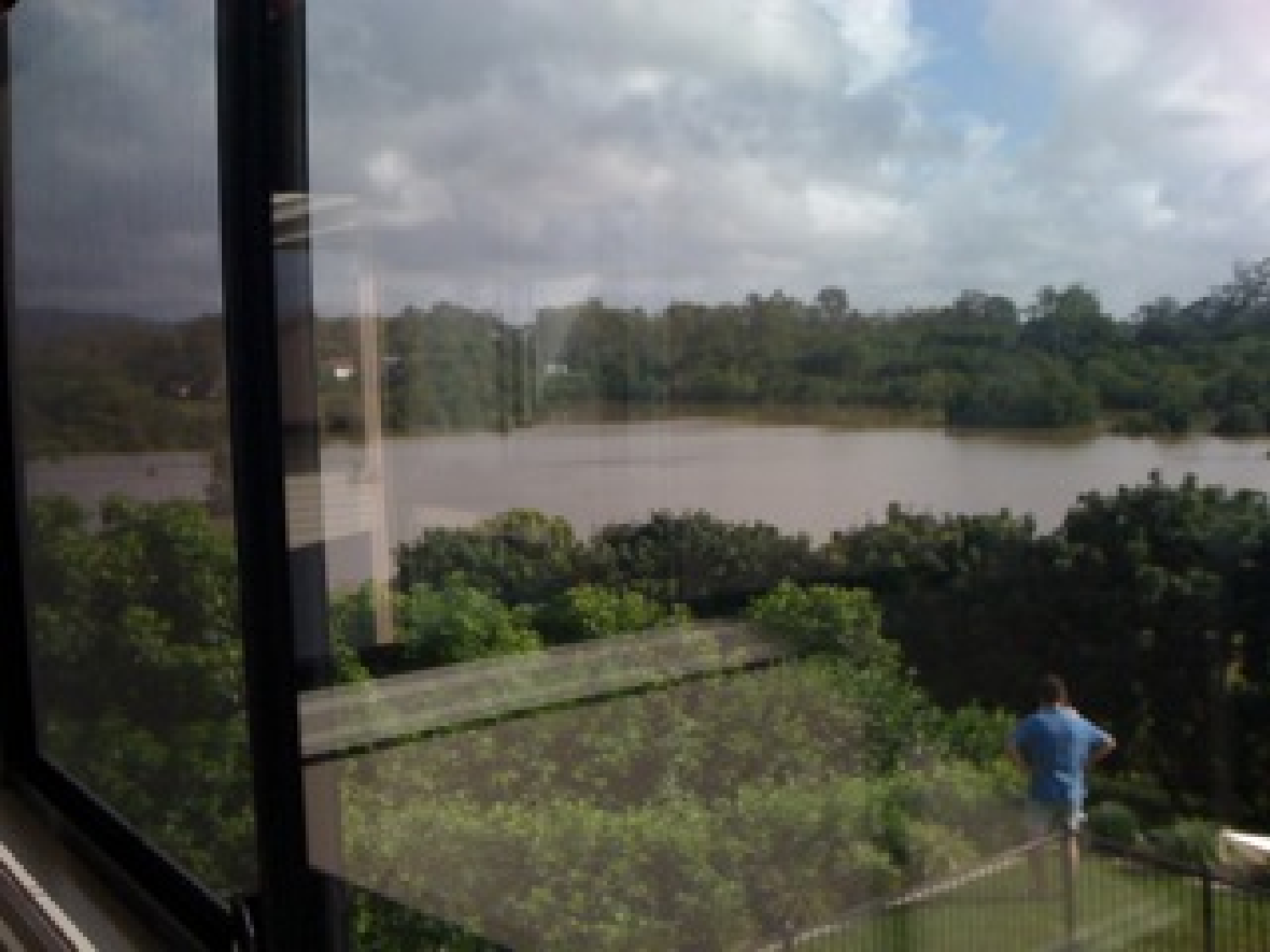